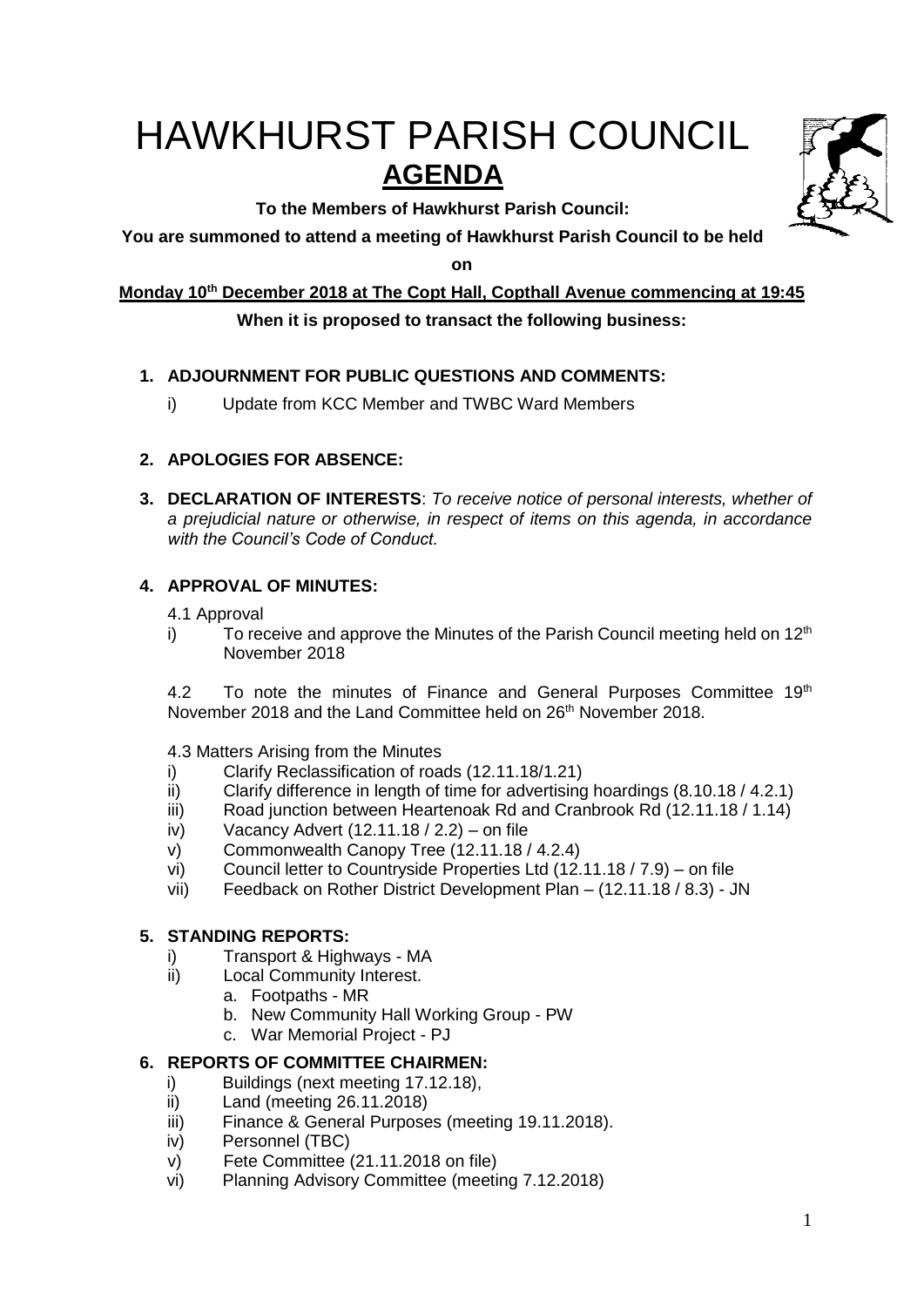# **7. MATTERS FOR FURTHER DISCUSSION:**

# **7.1 Hawkhurst Parish Council budget 2019/20**

To consider the 2019/20 budget as recommended by Finance and General Purposes Committee. – attached in **Appendix A** and to consider the precept as recommended by Finance and General Purposes Committee as set out in **Appendix B.**

Propose that council approves the 2019/20 budget as set out in **Appendix A.** Propose that the Council approves the precept as set out in **Appendix B.**

## **7.2 Section 137 grant applications – On file and see report attached**

#### **7.3 Hawkhurst Parish Council domain name – verbal report**

#### **7.4 Proposal: Extra Ordinary Council Meeting"**

That we call an 'Extra Ordinary Council Meeting' to discuss the overdue review of the Hawkhurst Parish Council Development Strategy (revised December 2016) and bring forward a new 5-year strategy for 2019-2024.

In order to dovetail with the existing budget and NDP process we propose this EOCM is held on the evening of Monday 7th January 2019 and feeds into the 28<sup>th</sup> January 2019 Finance and General Purposes Committee meeting.

#### **Sponsors**

Proposed by Cllr Martin Taylor-Smith Seconded by Cllr Barbara Weeden Cllr Brian Fitzpatrick

#### **7.5 Proposal: Discussion on Preferred Community Hall site** – depending on the discussion it may be required to move to a closed session.

#### **Motion**

That this council designates the King George V playing field as the preferred location for the Hawkhurst Community Hall and updates the new NDP accordingly by replacing the current reference to All Saints Church

#### **Sponsors**

Proposer Cllr Martin Taylor-Smith Seconder Cllr Brian Fitzpatrick

#### **8) CORRESPONDENCE:**

**9) FINANCE:**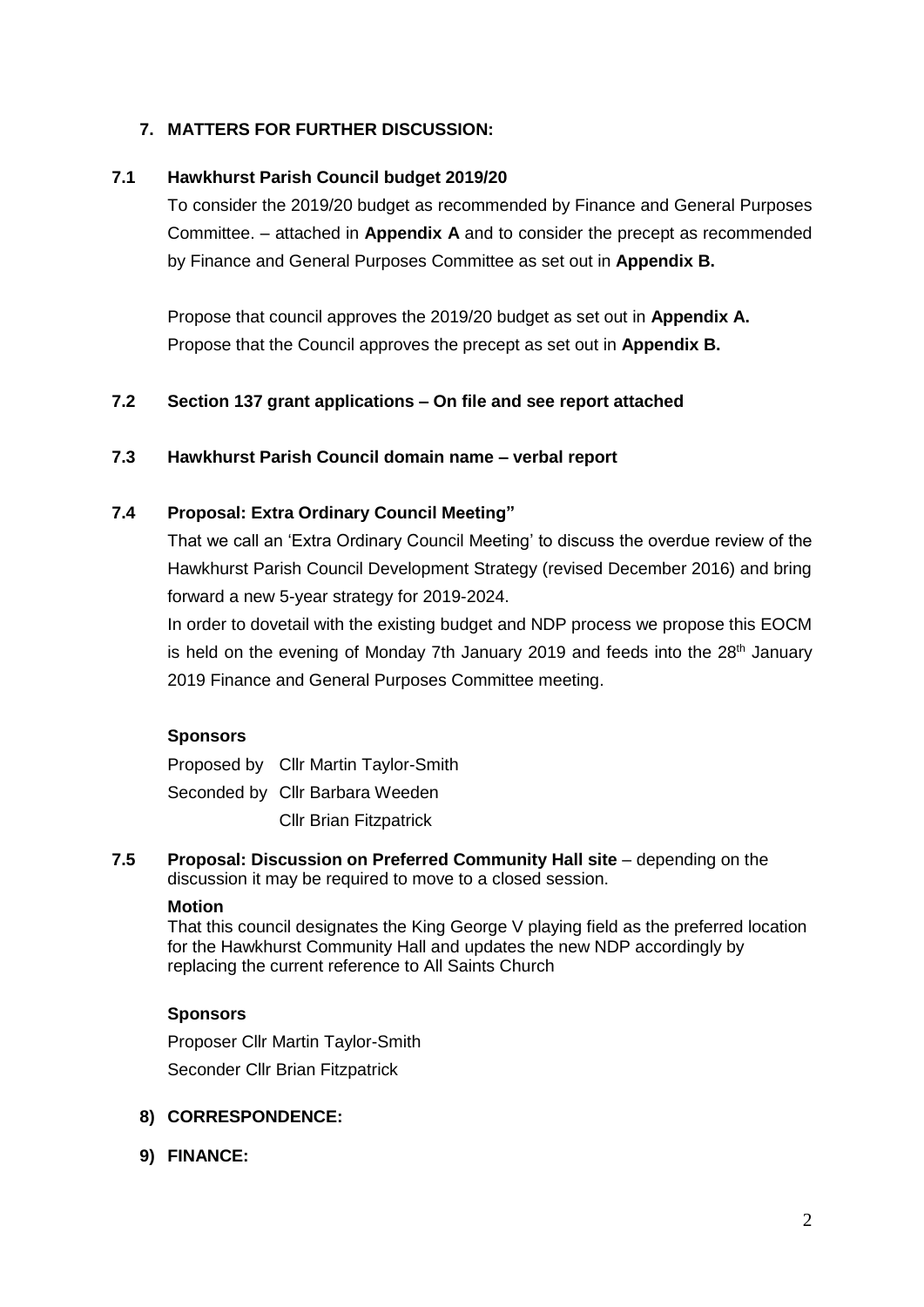#### **10) PLANNING:**

#### **11) BURIAL & MEMORIAL:**

#### **12) NOTES & INFORMATION:**

#### **13) CONFIDENTIAL:**

*Pursuant to section 1 (2) of the Public Bodies (Admission to Meetings) Act 1960 it is resolved that, because of the confidential nature of the business to be transacted, the public and the press leave the meeting during consideration of the following items:*

#### **13.1 Update on Section 106**

#### **13.2 Update on Tunbridge Wells Borough Council emerging Local Plan 2016 – 2033**

#### **14) CLOSURE:**

Richard Griffiths, Clerk to the Parish Council

|                | Agenda Reni o. Correspondence  |                                      |                                                                                           |  |
|----------------|--------------------------------|--------------------------------------|-------------------------------------------------------------------------------------------|--|
|                | <b>Date</b><br><b>Received</b> | <b>From</b>                          | <b>Subject</b>                                                                            |  |
|                | 18.11.18                       | McCarthy and<br><b>Stone</b>         | Response to HPC concerns regarding planning<br>application 18/02767/FULL                  |  |
| 2              | 18.11.18                       | <b>HPC</b>                           | Letter to Countryside Properties Ltd regarding them<br>covering poppies with advertising. |  |
| 3              | 26.11.18                       | <b>Cllr Dr Michael</b><br>Robertson  | Notice of retirement at as Councillor from 28th<br>February 2019.                         |  |
| $\overline{4}$ | 3.12.18                        | Countryside<br><b>Properties Ltd</b> | Response to HPC letter                                                                    |  |

#### **Agenda Item 8: Correspondence**

# **Agenda Item 9: Finance – Income and Expenditure for October 2018**

#### INCOME AND EXPENDITURE NOVEMBER 2018

| Accounts for payment              | £  | 434.40       |
|-----------------------------------|----|--------------|
| Payment received                  | £  | 318.00       |
| <b>Net Expenditure</b>            | -£ | 116.40       |
| <b>Cambridge &amp; Counties</b>   | £. | 77,400.90    |
| <b>Cambridge Building Society</b> | £. | 75,201.05    |
| <b>Lloyds Current</b>             | £. | 10,001.00    |
| Lloyds Access Reserve             |    | £ 106,915.71 |
|                                   |    |              |

To be updated on for the meeting on  $7<sup>th</sup>$  December 2018

10.1 Agreement to pay payments schedule.

10.2 Account reconciliation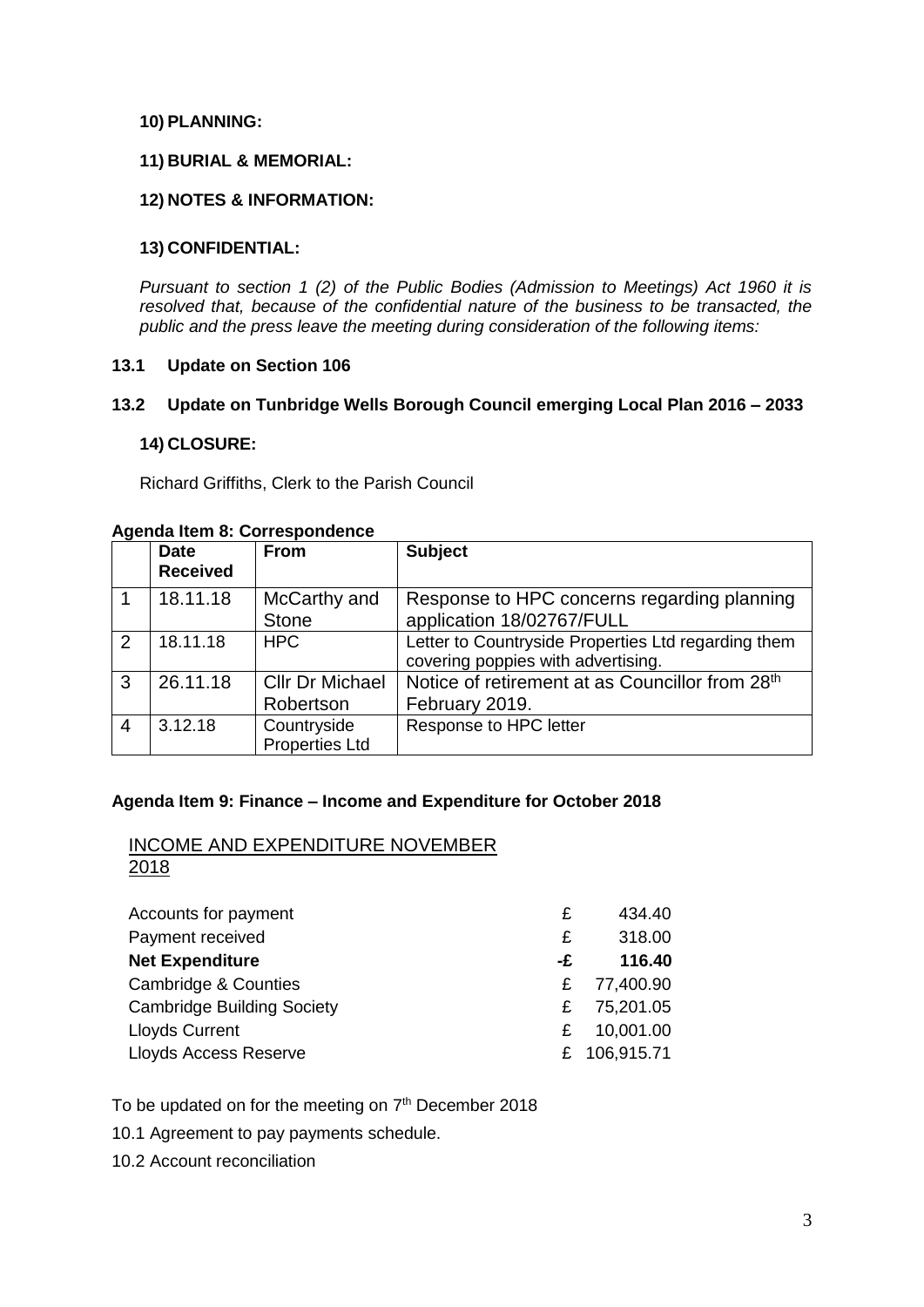# **Agenda Item 10: Planning**

10.1 Planning & Highways Information:

| No.<br><b>D</b> of | <sup>יי</sup> coposal | --<br>.ocation | Comments |
|--------------------|-----------------------|----------------|----------|
|                    |                       |                |          |

# 10.2 Planning TWBC Approved:

| Ref           | <b>Proposal</b>                                                       | <b>Location</b>                                                     |
|---------------|-----------------------------------------------------------------------|---------------------------------------------------------------------|
| 18/02516/FULL | Demolition of existing dwelling and                                   | The clearing Cottage, High Street,                                  |
|               | fencing and erection of replacement                                   | Hawkhurst, Kent TN18 4AQ                                            |
|               | dwelling and fence                                                    |                                                                     |
| 18/02850/FULL | Erection of boundary wall with railings                               | Down Hall House, Slip Mill Lane,                                    |
|               | to replace old timber fence.                                          | Hawkhurst. Kent TN18 4JZ                                            |
| 18/02975/LBC  | Listed Building Consent: proposed                                     | Gills Green Farm Oast, Wellington Road,                             |
|               | single storey rear extension and                                      | Hawkhurst. Kent TN18 5EJ                                            |
| 18/02974/FULL | external alterations                                                  |                                                                     |
|               | Proposed single storey rear extension                                 | Gills Green Farm Oast, Wellington Road,<br>Hawkhurst. Kent TN18 5EJ |
|               | and external alterations, the creation<br>of new vehicular access and |                                                                     |
|               | associated works                                                      |                                                                     |
| 18/02718/LBC  | <b>Listed Building Consent:</b>                                       | Queens Inn, Rye Road, Hawkhurst, Kent.                              |
|               | Refurbishment of the first floor and                                  | <b>TN18 4EY</b>                                                     |
|               | construction of a small roof extension                                |                                                                     |
|               | to accommodate more bedrooms for                                      |                                                                     |
|               | the hotel                                                             |                                                                     |
| 18/02717/FULL | Refurbishment of the first floor and                                  | Queens Inn, Rye Road, Hawkhurst, Kent.                              |
|               | construction of a small roof extension                                | <b>TN18 4EY</b>                                                     |
|               | to accommodate more bedrooms for                                      |                                                                     |
|               | the hotel (5 bedrooms)                                                |                                                                     |
| 18/02856/LBC  | Listed Building Consent: Removal of                                   | Barnfield High Street, Hawkhurst Kent                               |
|               | Greenhouse, construction of footpath                                  | <b>TN18 4PX</b>                                                     |
|               | to front of property and patio rear of                                |                                                                     |
|               | property, erection of garage with                                     |                                                                     |
|               | second floor accommodation,<br>replacement and repair of windows      |                                                                     |
|               | and addition of new roof lights and                                   |                                                                     |
|               | various internal alterations                                          |                                                                     |
| 18/02855/FULL | Removal of Greenhouse, construction                                   | Barnfield High Street, Hawkhurst Kent                               |
|               | of footpath to front of property and                                  | <b>TN18 4PX</b>                                                     |
|               | patio rear of property, erection of                                   |                                                                     |
|               | garage with second floor                                              |                                                                     |
|               | accommodation, replacement and                                        |                                                                     |
|               | repair of windows and addition of new                                 |                                                                     |
|               | roof lights and various internal                                      |                                                                     |
|               | alterations                                                           |                                                                     |
| 18/02920/FULL | Demolition of existing single storey                                  | At Ronans School, Water Lane,                                       |
|               | side extension and replacement two                                    | Hawkhurst. Kent TN18 5DJ                                            |
|               | storey extension                                                      |                                                                     |

# 10.3 Planning TWBC Refused:

| Ref. No.      | <b>Proposal</b>              | Location                | <b>Comments/Valid</b> |
|---------------|------------------------------|-------------------------|-----------------------|
| 18/03017/FULL | Erection of a two storey     | Norfricot, High Street, | The scale and bulk of |
|               | extension to the side of the | Hawkhurst Kent TN18     | proposal not in scale |
|               | house                        | 4XP                     | and harmful impact    |
|               |                              |                         | on landscape          |